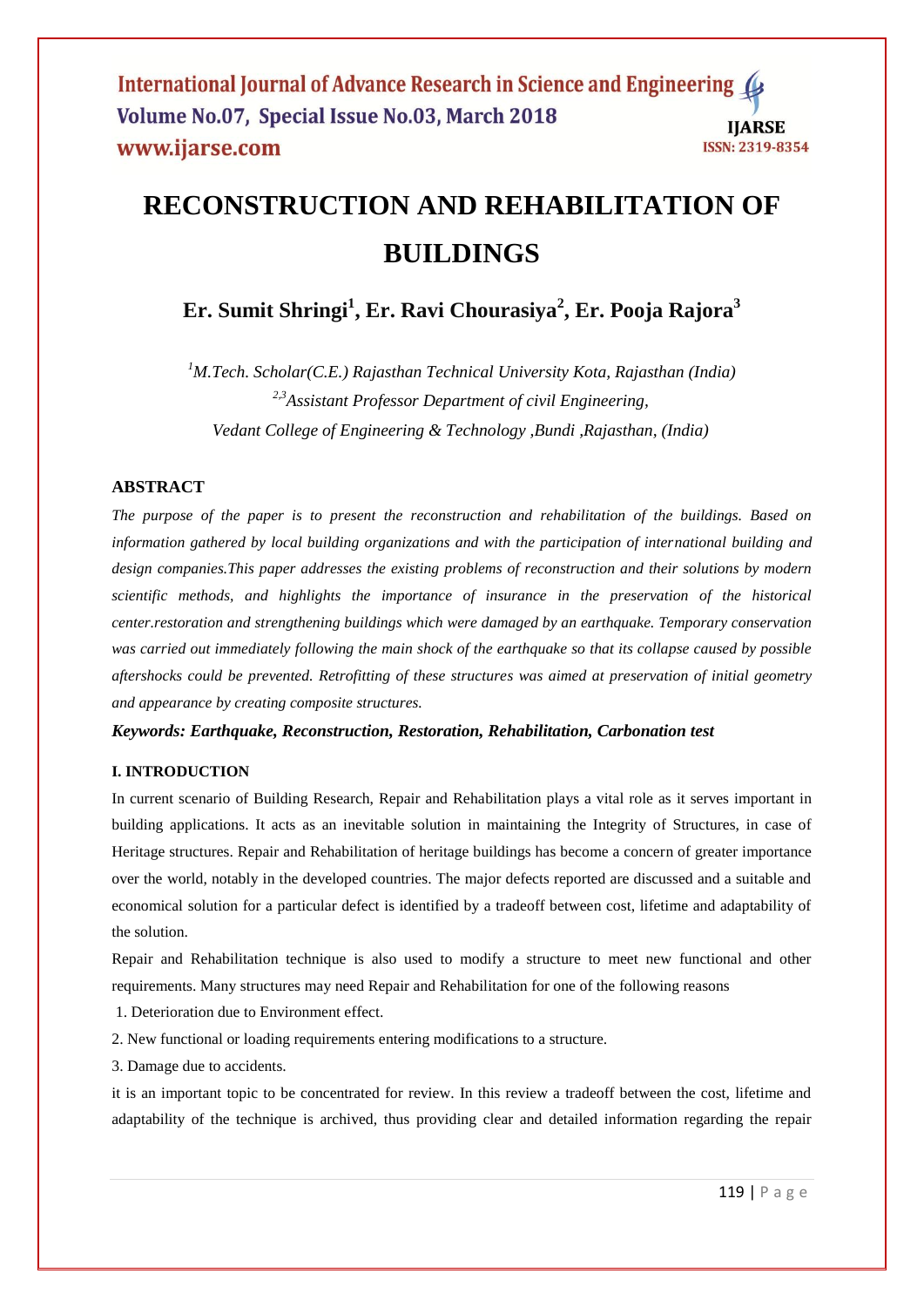## International Journal of Advance Research in Science and Engineering Volume No.07, Special Issue No.03, March 2018 **IIARSE** www.ijarse.com ISSN: 2319-8354

methods for the particular problem incurred in the historical buildings.The fact is, in every earthquake we are losing a few good historical heritages.

# **II. RECONSTRUCTION**

**2.1 Reconstruction** is a term in architectural conservation whose precise meaning varies, depending on the context in which they are used.More broadly, "reconstruction" means returning a damaged building to a known earlier state by the introduction of new materials. It is related to the architectural concepts of restoration (repairing existing building fabric) and preservation (the prevention of further decay), wherein the most extensive form of reconstruction is creating a replica of a destroyed building.

More narrowly, such as under the *Secretary of Interior's Standards* in the United States, "reconstruction" is "the act or process of depicting, by means of new construction, the form, features, and detailing of a non-surviving site, landscape, building, structure, or object for the purpose of replicating its appearance at a specific period of time and in its historic location.

## **2.1 Reason of reconstruction of building and structure**

There may be several reasons for the construction of a building or creation of a replica building or structure.

# **1. DESTRUCTION OF LANDMARK**

Sometimes, it is the result of destruction of landmark monuments that is experienced as traumatic by inhabitants of the region, such as through war, planning errors and politically motivated destruction, other times, merely the result of natural disaster.

#### **2. LACK OF AWARENESS**

reconstructions are made in the case of sites where the historic and cultural significance was not recognized until long after its destruction, common in North America, especially with respect to its early history.

Most guidelines for reconstruction suggest that new construction be distinguishable from the original, and that reconstruction not be carried out if insufficient information exists to accurately re-create the building's former state.

#### **2.2 Construction**:

In the earthquake-stricken zones, designing earthquake resistant buildings is very important. However, the construction of these structures is equally important. Thus, the construction of these buildings should be done either by certified construction companies or by trained people.

#### **III. QUALITY CONTROL AND SUPERVISION**

Quality control and supervision are key elements to a successful reconstruction. Evaluation of reconstructed regions in recent earthquakes and presenting ways to improve the construction quality are quite important in any reconstruction program.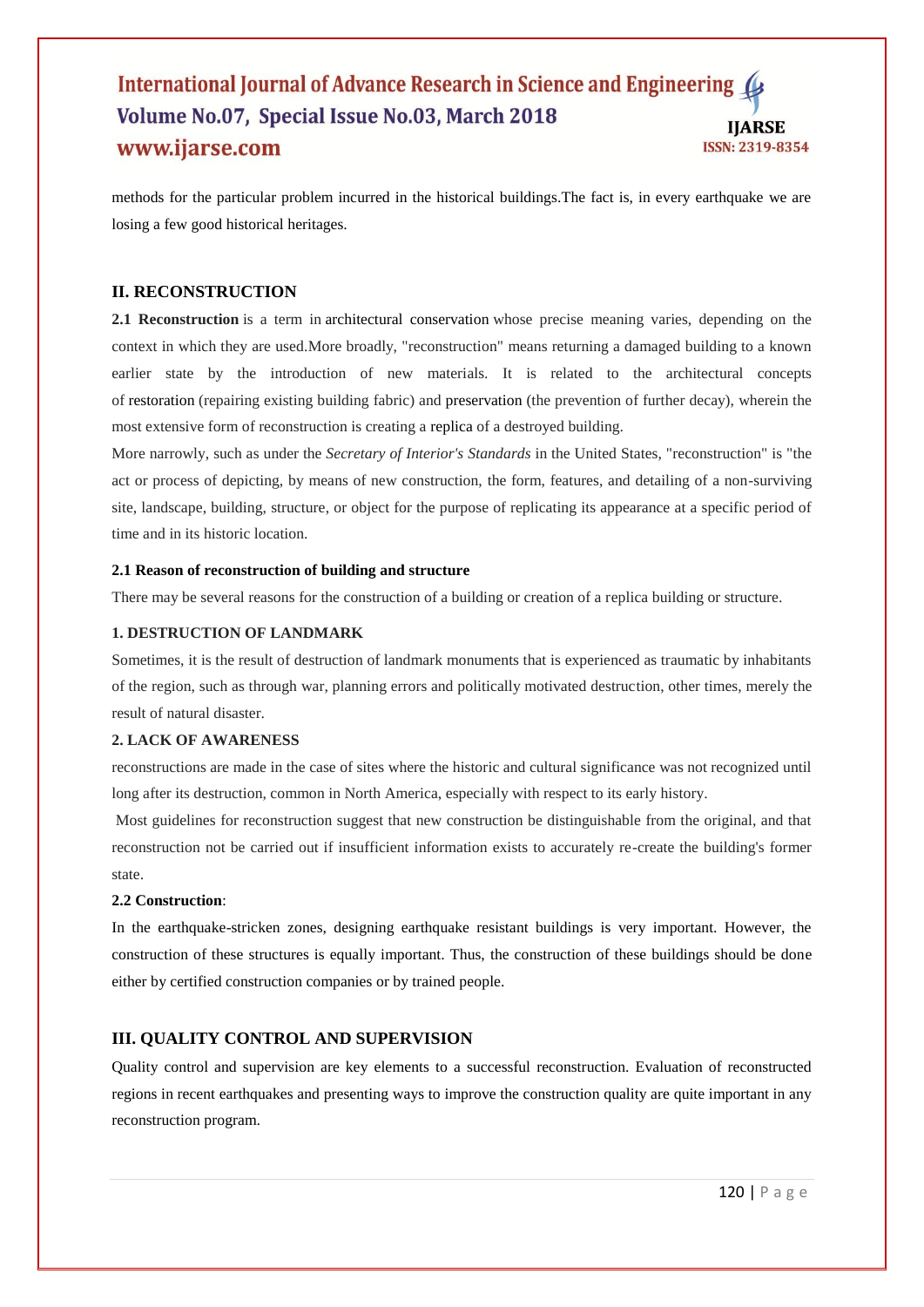## International Journal of Advance Research in Science and Engineering ( Volume No.07, Special Issue No.03, March 2018 **IJARSE** www.ijarse.com ISSN: 2319-8354

## **3.1 Reconstruction Material:**

Enormous quantities of bricks, timber, mortar, among others, are immediately required for kicking off the reconstruction though adequacy of these materials is not assured. The damaged areas are nowadays more occupied by the rubble of solid wastes like bricks and rubble concrete. Apparently, these materials are discarded as solid wastes though embracing those materials for future reconstruction works is direly needed so as to minimize the cost and address the issues of resource constraints. The increasing encroachments on clay, timber and other resources like sand, gravels and stones have led to severe threats to the ecosystems, environmental losses and other types of threats to livelihoods.

Recently agencies are being anxious for the unmanageable quantity of rubble in Kathmandu Valley; however even if the quantity of solid waste may be equal to a decade's contribution, plausible solutions are not far from us. Those technologies could be more benevolent in case of endorsement and brought into effect. Recycled concrete may be ideal solution for concrete debris; in addition to this, the leftover bricks shouldn't be displayed stockpiling in the streets, rather their re-usability in terms of soling work or re-manufacture should be considered.

The virgin top soil and other good clay for brick manufacturing are not easily available nowadays in Kathmandu, thus reusing the brick pieces in the form of filling materials or recycling as new bricks are surely a viable solution for Nepal. The environmental degradation from brick kiln chimneys should be reconsidered for every urban setup; there are some clear indications of smoke effects in the north-eastern part of Kathmandu Valley where the majority of the brick kiln chimneys are situated.

The enormous quantity of construction materials shouldn't be expected to be supplanted necessarily by fresh construction materials. In doing so, grave threat towards the environment and ecosystem would be inevitable. Thus, obscure challenges should be convertible into the prognosis of recycling and reuse. In case of industrialized recycling and reusing being functional, the desired quality of construction materials could be reassured by blending some additives along with the rubble.

Rubble is not waste, rather it has potential to be converted into good construction materials, which ultimately resolves the issues of solid waste management in the other hand wisely. Immediate establishment of recycling industries rather than revitalizing the aggravated brick kiln chimneys should be the priority of the Government before people throw away all the debris beside the streets.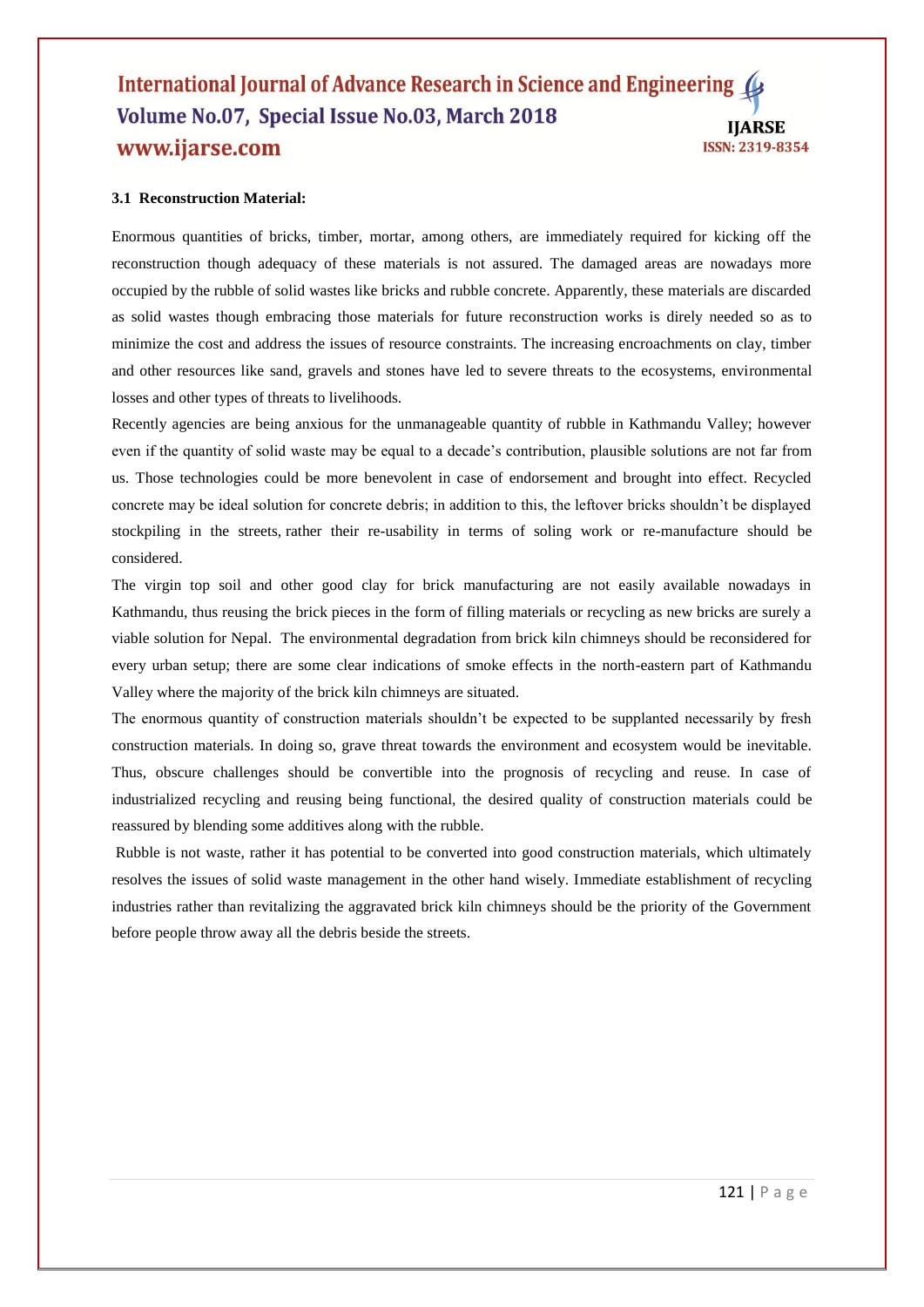International Journal of Advance Research in Science and Engineering 4 Volume No.07, Special Issue No.03, March 2018 **IJARSE** www.ijarse.com **ISSN: 2319-8354** 

# GOLDEN TEMPLE



**Fig. 1. Reconstruction work inside the golden temple**



**Fig. 2. Reconstruction work after earthquake in Nepal**



Fig.3. scaffolding building for repair and reconstruction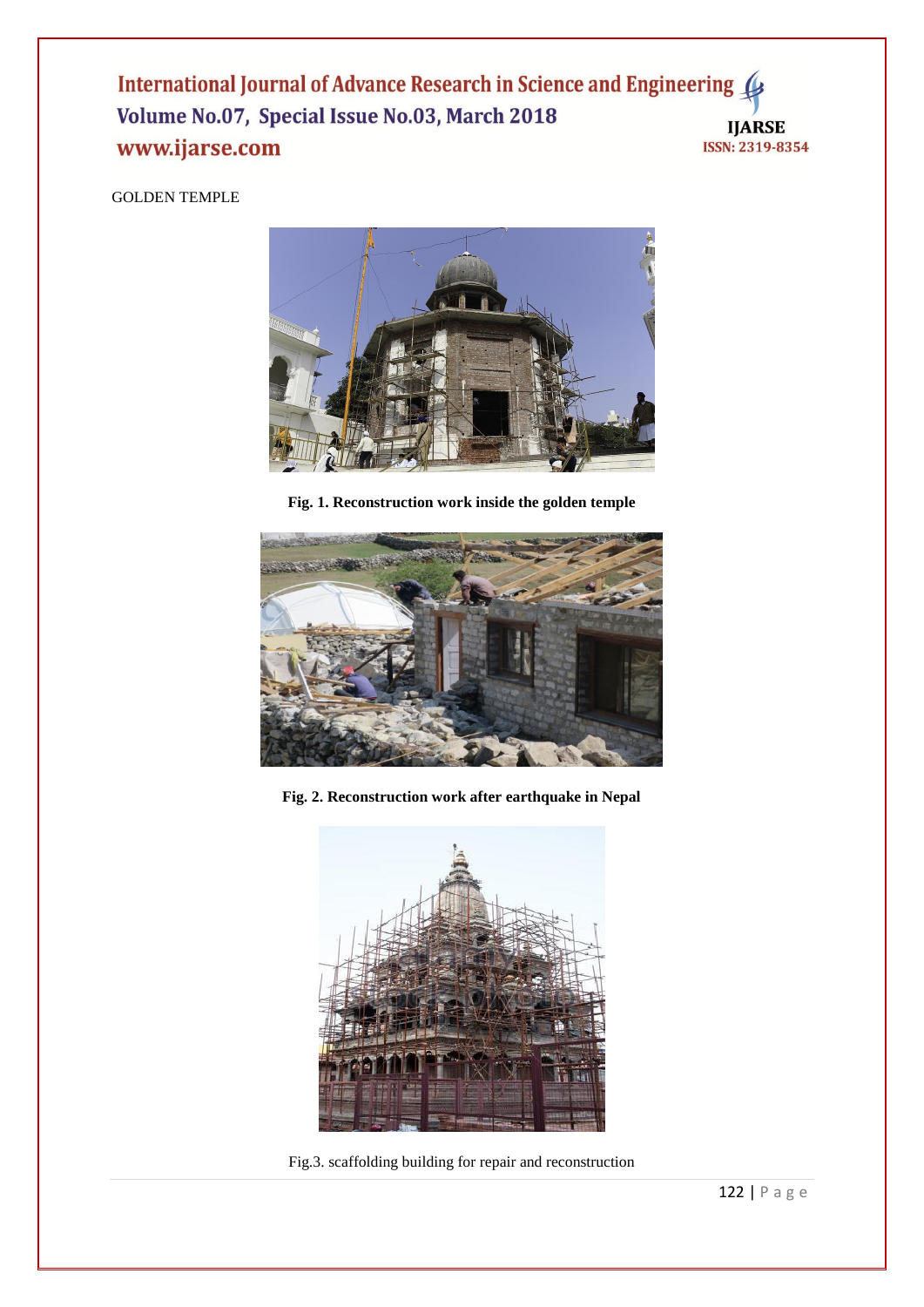# International Journal of Advance Research in Science and Engineering Volume No.07, Special Issue No.03, March 2018 **IJARSE** www.ijarse.com ISSN: 2319-8354

# **IV. REHABILITATION**

The rehabilitation envisages restoration of structural system as close as possible to the original position. The distressed structure needs to be brought in line, level and to required strength so that it can be put into service without endangering its safety and utility.

# **4.1 INVESTIGATIONS VISUAL INSPECTION**

Before carrying out detailed investigation, the distressed structure should be inspected visually Specially the joints, nature of distress i. e. cracking, any deflection & other valuable information which may find relevance while going for NDT evaluation.



**Fig. 4. Visual inspection of structure**



**Fig. 5. Signs of deterioration of concrete**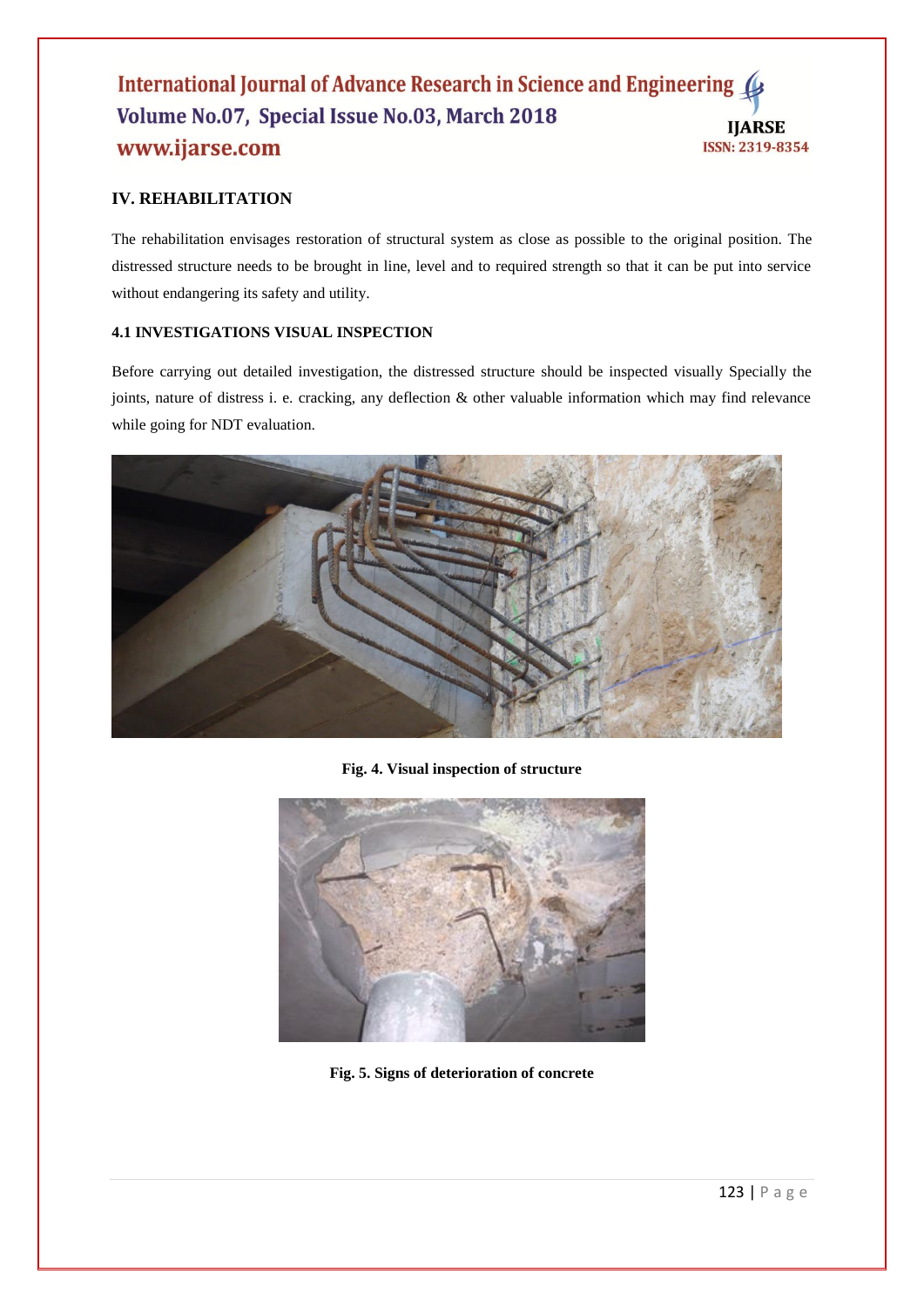#### International Journal of Advance Research in Science and Engineering ( Volume No.07, Special Issue No.03, March 2018 **IIARSE** www.ijarse.com **ISSN: 2319-8354**

# **V. INVESTIGATION**

#### **5.1 ( NDT ) Non destructive techniques using Schmit Hammer PUNDIT –**

Rebound hammers test the surface hardness of concrete, which cannot be converted directly to compressive strength. ASTM C 805-97, Standard Test Method for Rebound Number of Hardened Concrete, states that "because of the inherent uncertainty of estimating strength with a rebound number, the test is not intended as the basis for acceptance or rejection of concrete." The rebound numbers must be correlated with the compressive strength of molded specimens or cores taken from the structure. The procedure used to develop this relationship is described in ACI 228.1R-03.

#### Pulse Velocity Test

Most popular & handy method of analysis the qualitative properties of hardened concrete. The underlying principle of assessing the quality of concrete from UPV method is that comparatively higher velocity is obtained when the quality of concrete in terms of density, homogeneity and uniformity is good. In case when the ultrasonic pulse is traveling through concrete arrives at a interface between concrete and air i.e. a crack or void, there is a negligible transfer of energy across the interface, diffraction of pulse resulting in increase of time of travel.

#### **5.2 . Concrete core testing as per IS: 516 to assess the strength of existing concrete. ( Core Testing )**

Core test as a part of non destructive testing helps in arriving at a conclusion on the type of concrete, its uniformity, compressive strength, physical behavior and many other tests such as cement content in the concrete by chemical analysis & petrographic analysis on chemical attacks. The cores were cut by a core drilling machine, The edges were capped & then tested in accordance with ASTM C 42, C192, BS 1881 & IS: 516.

# **5.3. Half Cell Measurement to assess magnitude of corrosion in the bars.**

CORROSION & ITS EFFECTS Reduction of the cross sectional area steel Creation of local discontinuities in the steel surface & these effect reduces Tensile capacity of steel Reduces steel's resistance to fatigue damage

POTENTIAL MEASUREMENT The half cell potential measurement generally carried out to ascertain the possibility of corrosion in the reinforcement. The test procedure involves measuring of potential variation between the concrete & reinforcement using reference electrodes & high impedence voltmeter.

Accordingly if copper –copper sulphate electrode is used then Steel not corroding should have a potential more positive than -250Mv Steel corroding should have a potential more negative than -350Mv.

# **5.4. To study the RC members, at random, to map the peripheral reinforcement and cover provided using cover meter.**

#### CONCRETE COVERMETER TEST

Profometer or Covermeter serves as an effective instrument for measuring cover concrete, location & diameter of reinforcement. However it is limited to only the first layer of reinforcement. This instrument or the test method gives as fairly indication of extent of corrosion in terms of cover concrete. If the thickness is less then there a chance of ingress of moisture. In aggressive conditions such as the prevailing structure, the soluble salts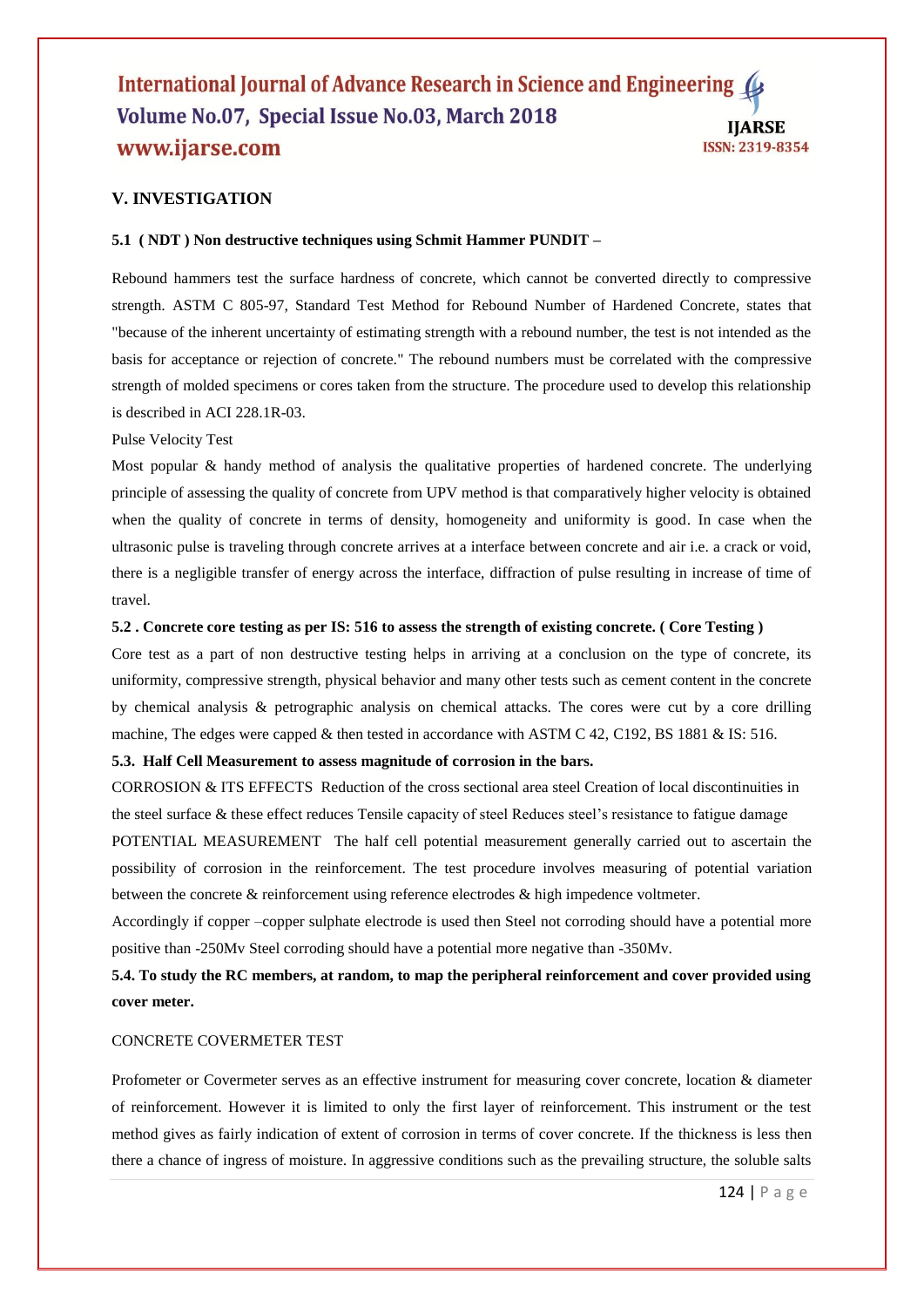# International Journal of Advance Research in Science and Engineering Volume No.07, Special Issue No.03, March 2018 **HARSE** www.ijarse.com ISSN: 2319-8354

had accelerated the corrosion of steel at a fast rate. In randomly selected members of the structure, profometer is used

#### **5.5. Carbonation test to assess the extent of damage to carbonation**

It is natural for concrete to comes in contact with carbon di oxide present in the moisture. This reaction, over a period of time tends to reduce the alkalinity of concrete. If the concrete is dense, compact & impervious then there will little chance for carbon di oxide to penetrate & the reaction will be limited to surface. Since the concrete here was porous, honeycombed at several places, the carbonation tests were carried out to assess the extent of damage.

The chemical reaction is

#### $Ca(OH)2 + CO2 - O\cdot CaCO3 + H2O$

When Ca(OH)2 is removed from the paste hydrated CSH will liberate CaO which will also carbonate. The rate of carbonation thus depended on the porosity & moisture content of the concrete. Fully carbonated paste in the concrete surface. Carbonated paste appears orangebrown in crossed polarized light.

# **VI. METHODOLOGY PROPOSED**

- 1. Restoring & preserving Passivity
- 2. Restoration of damaged reinforced concrete
- 3. Consolidation of columns, beams by pressure grouting low viscous epoxy.
- 4. Jacketing of columns using microconcrete
- 5. Wrapping & coating with carbon fibre
- 6. Finally protective coating on the surface



**Fig. 6 repair and rehabilitation of structure for failure and defects**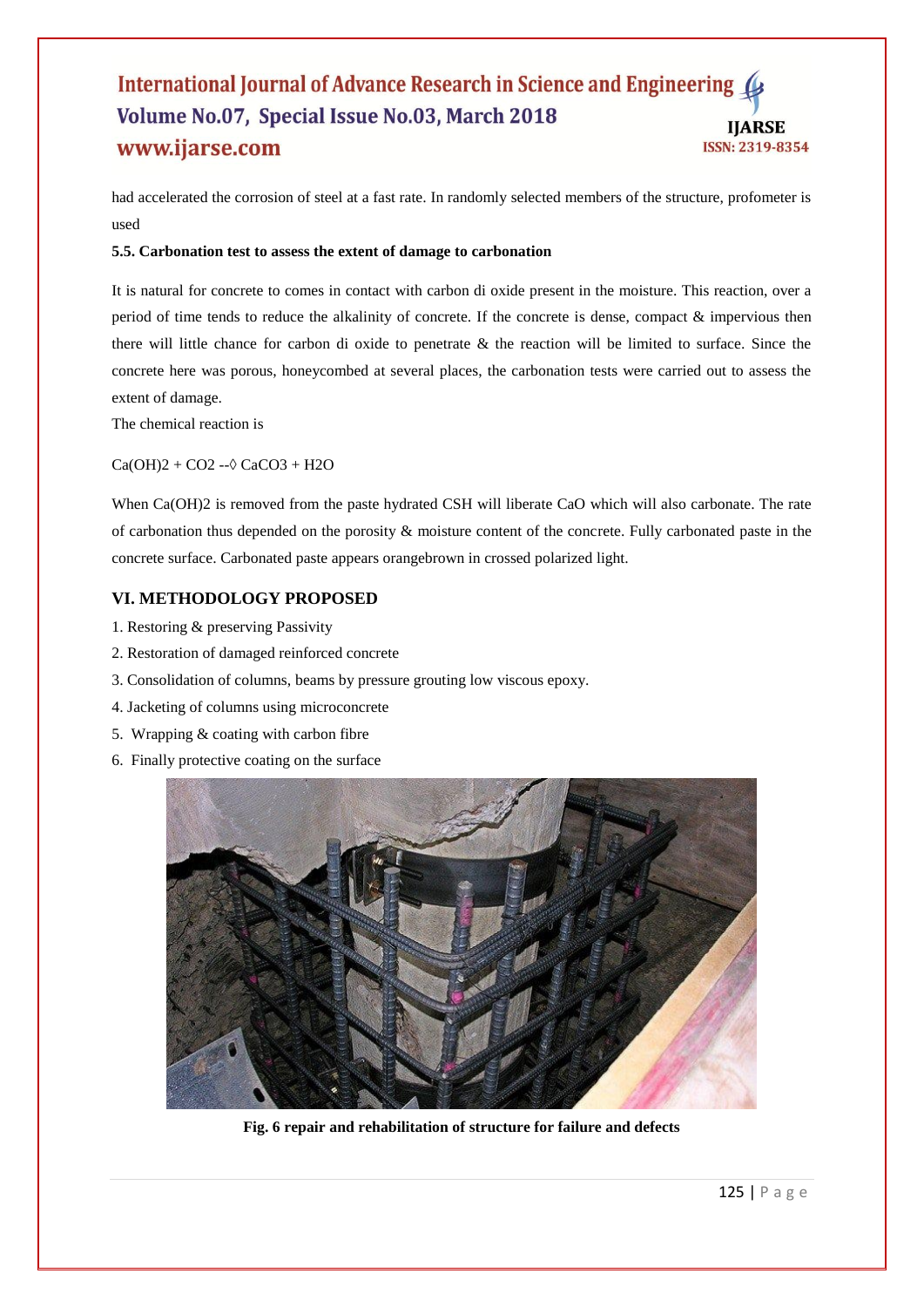International Journal of Advance Research in Science and Engineering ( Volume No.07, Special Issue No.03, March 2018 **IIARSE** www.ijarse.com **ISSN: 2319-8354** 



**Fig. 7. Rehabilitation of manhole**

# **VII. CONCLUSIONS**

This paper provides a comprehensive study of repair and rehabilitation of buildings. The existed problems and its reported solutions are finely reviewed. An effective solution for the reported problem and adaptability of the solution. Hence this paper delivers its usefulness to those who as an objective of doing Repair and Rehabilitation in a Heritage Building.Deterioration of the structure may be caused due to various reasons, some of which are long life, lack of maintenance, unchecked growth of trees & creepers on the structures, improper drainage system, irregular inspection, material deterioration and weathering effect etc. Also, modern codes and building standards, observance of cultural context, conservation criteria, attainable benefit, traditional and innovative methods etc. pose major challenges in restoration of heritage structure. The best therapy to reduce decay is preventive maintenance.The repair process requires the existing condition of the structure to be identified and its causes of its deterioration. It is also necessary to define how ongoing deteriorative factors should be monitored given the effects of such processes on the rehabilitation of the structure.

# **VIII.ACKNOWLEDGEMENT**

This is to acknowledge our indebtedness to under guidance of professor at University College of Engineering (RTU) Kota, Rajasthan for their guidance and suggestion for preparing this article. His towering presenceinstalled in us the carving to work harder and complete this daunting ta independent study. I am highly thankful for his edifying guidance and encouragement proved to us throughout the completion of this report.